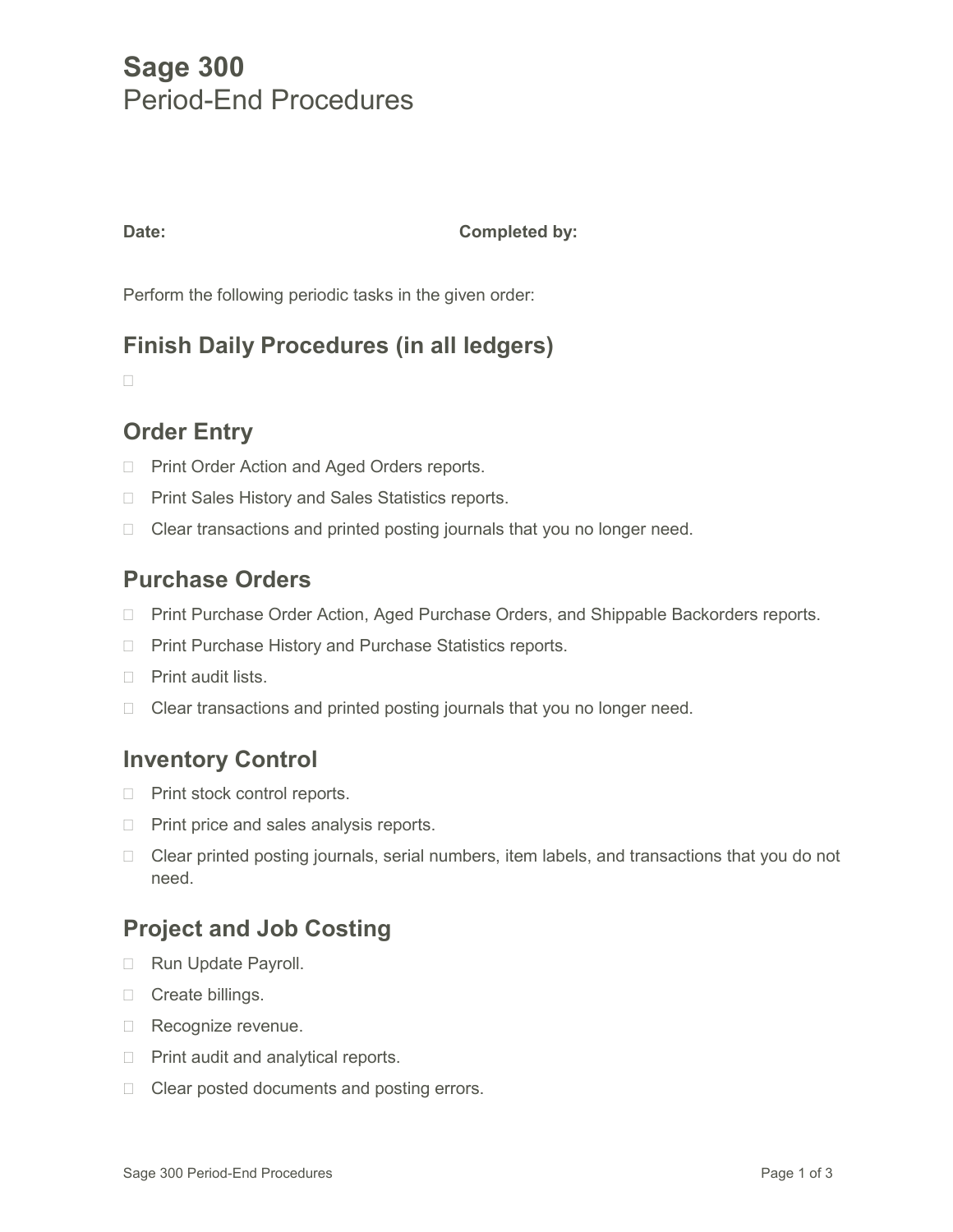# **U.S. / Canadian Payroll**

- □ Run Update Payroll in Project and Job Costing, if you use that program.
- □ Transfer employee timecards to Payroll employee timecards.
- $\Box$  Calculate payroll, and print and verify the pre-check register.
- $\Box$  Process payroll checks, or direct deposits.
- $\Box$  For Canadian Payroll, print and file government reports, such as records of employment.
- $\Box$  Print transaction listings and other reports you require.
- $\Box$  Delete inactive records that you no longer need.
- $\Box$  For US Payroll, print reports required by federal and state law (941, W 2, and Quarterly Wage reports).

#### **Accounts Receivable**

- $\Box$  Print unprinted deposit slips and invoices.
- □ Print Customer Transactions, Aged Trial Balance, and Aged Retainage reports.
- $\Box$  Enter manual adjustments and process periodic charges, as required (write-offs, interest, recurring charges, revaluation).
- $\Box$  Post batches of periodic adjustments, then print and file posting journals.
- $\Box$  Print customer statements.
- $\Box$  Print the Sales Tax Tracking report in Common Services.
- $\Box$  Clear paid transactions and customer comments that you no longer need.
- $\Box$  Delete inactive records that you no longer need.

#### **Accounts Payable**

- $\Box$  Print the Purchase Tax Tracking report in Common Services.
- □ Print Vendor Transactions, Aged Trial Balance, and Aged Retainage report.
- □ Enter manual adjustments and process periodic charges, as required (interest, recurring payables, revaluation).
- $\Box$  Post batches of periodic adjustments, then print and file posting journals.
- $\Box$  Print the Purchase Tax Tracking report in Common Services.
- $\Box$  Clear paid transactions and vendor comments that you no longer need.
- $\Box$  Delete inactive records that you no longer need.